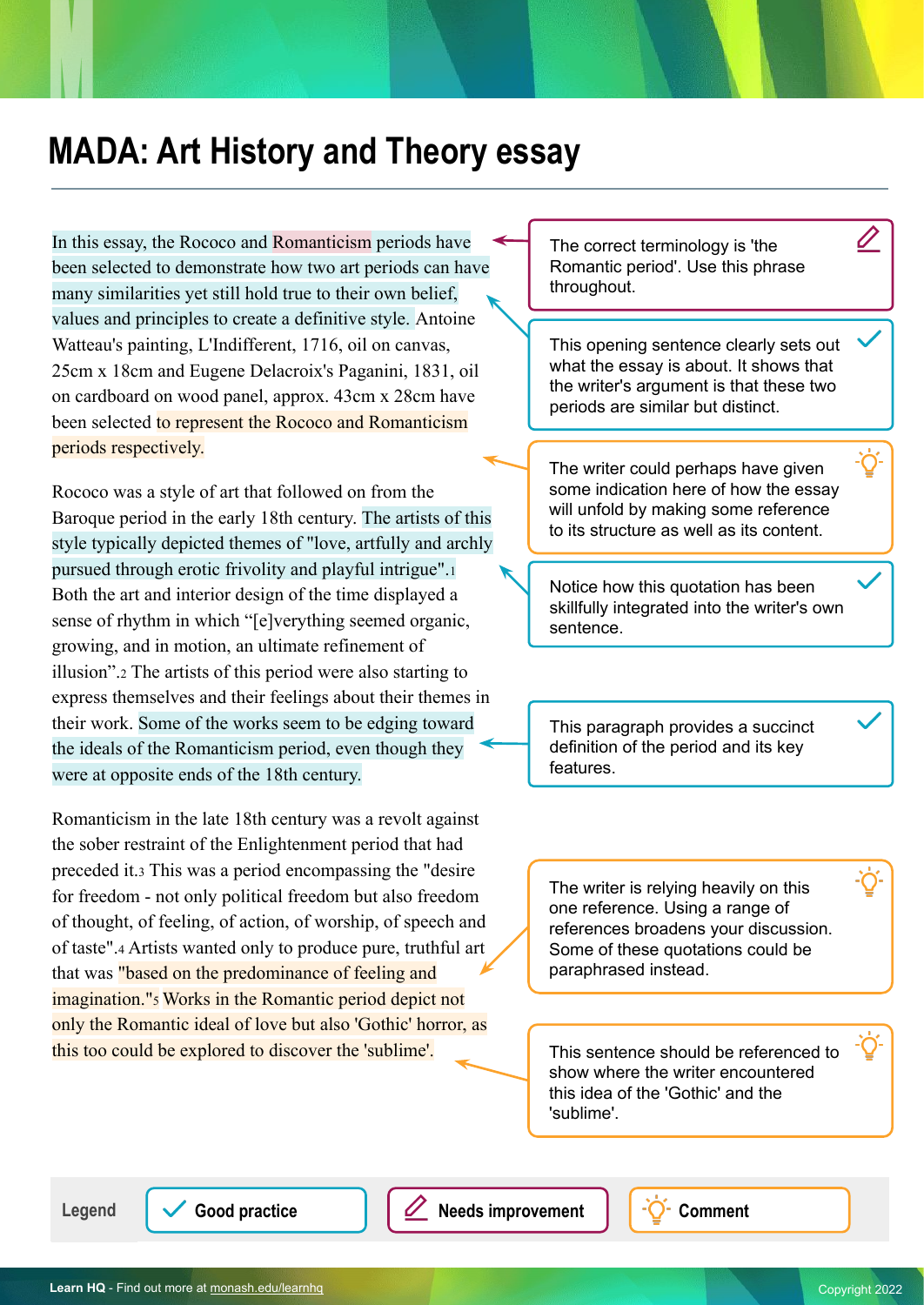The works discussed in this essay share obvious similarities. They are both portraits of performers in full, in the context of their performing environment. In Watteau's *L'Indifferent*, there is a sense of the subject posing for the portrait in a very festive manner which is characteristic of the Rococo period. By contrast, in Delacroix's *Paganini* the performer seems to carry himself with a much more intrinsic purpose, perhaps enacting a more truthful value that is typical of the Romantic ideal. There is, nevertheless, a similarity in the two poses that suggests motion, as both performers seem to be caught in mid movement. This dynamic quality was not typical of the other art movements prior to or during the 18th century, where portraits tended to depict people in staid, sober poses.

Watteau's painting of the dancer seems soft and flouncy, yet it is obvious that it is a well thought out work. The writer's choice of language have indicated the conditional nature of the observations. The colours are used to compliment and support the painting's composition, with the hue of the foliage seemingly reflected in the velvet of the dancer's clothes.The colour used in the cape has also been added to the accessories on the shoe and hat. Both of these examples of the use of colour show how the clever composition of the painting successfully draws the viewer's eye around it. When expressing the difference between the Baroque and Rococo periods, one art critic noted that "[Rococo] aimed no longer at astounding the spectator with the marvellous, but rather at amusing him with the ingenious."6 This statement demonstrates that the attention to compositional detail is both a necessary element of the Rococo period and also of this work by Watteau.

Delacroix's painting *Paganini* also displays a strong attention to colour. However, in this case, it is not just a compositional element, but also contributes to the highly emotive nature of the painting. The colours could be seen to suggest the way the artist felt about the scene before **Following on from observing a** 

This statement, too, should be referenced.

The texture of the painting is evoked in this well written sentence which shows the writer's good observation of detail.

The use of grammar here is incorrect. The noun and verb should be in agreement, so that the text reads 'The writer's choice of language has ...'.

This word is incorrect here. It should be  $\mathscr{D}$ 'complement', not 'compliment'.

Notice how the writer has cleverly synthesised her own observations with the comments of the art critic, moving from the specifics of this one painting to a more general statement about the period.

This phrase links nicely with the discussion about colour in the previous paragraph.

similarity between the two paintings, this transitional signal shows that the writer is now contrasting use of colour in each and highlighting the differences.

0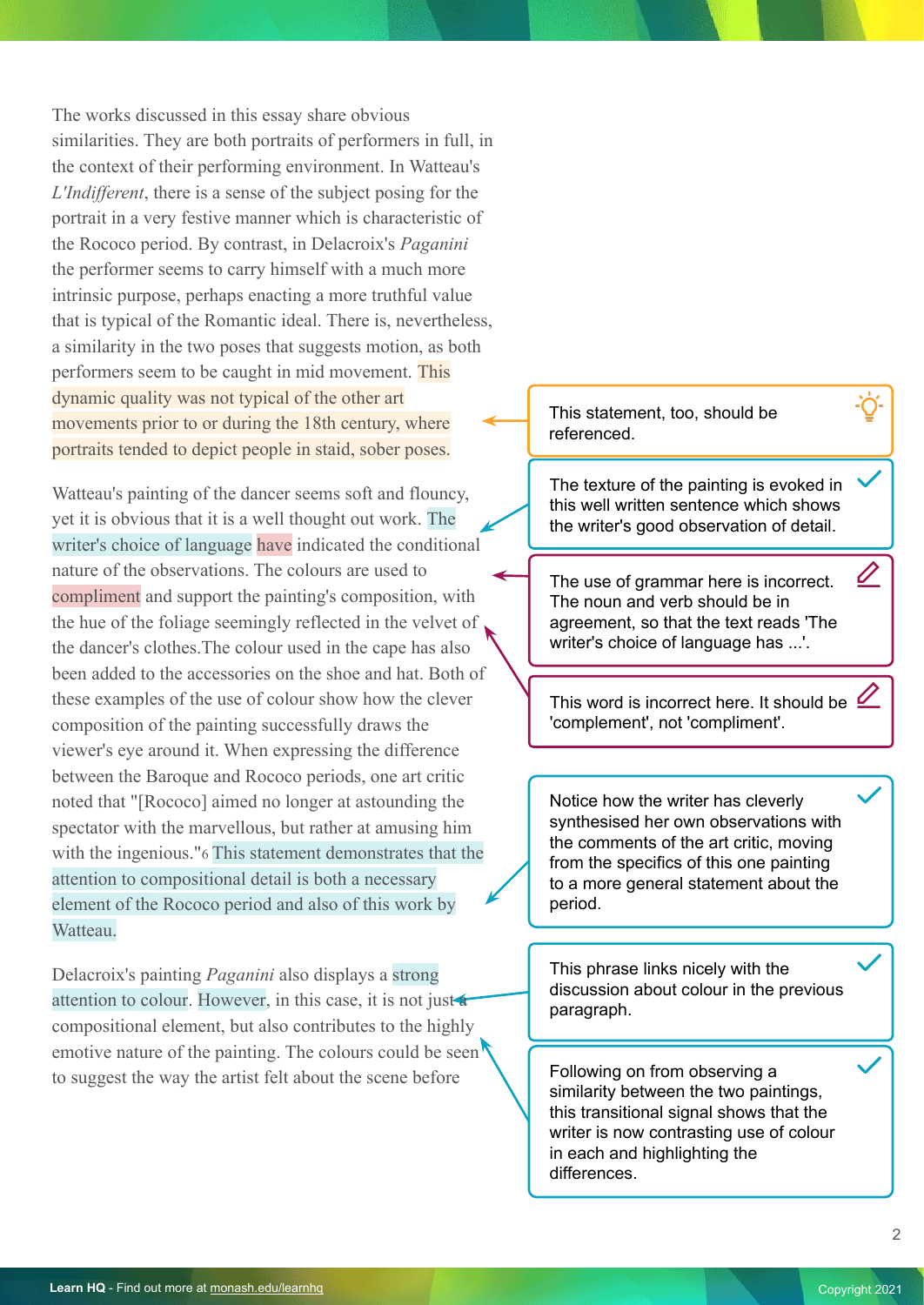him. This portrayal of the dancer's performance, using the poignant yet subtle blends of dark earthy background colours which contrast with the smooth deep black tones in the figure, enhances the feeling of balance and melody. This combination of art, music, theatre and dance was of high interest to the Romantic artists as it was a great sourceof the 'true' or 'pure' emotion which they sought to represent.

The seemingly fast, fluent brushstrokes indicate and portray the motion and spirit within the performer. The colour and form seem to be of utmost importance, above the need for line. Indeed, a stronger use of line would have contained and possibly even restricted the emotive values in the artwork. This style did not go unnoticed by critics. Both Delacroix and Jean-Auguste-Dominique Ingres were referred to as Rubenistes and Poussinistes respectively, due to their use of the 'academic' style of line or the 'romantic' truth of colour as the main element in their works, although both are now recognised as Romantic artists.7

The composition in *Paganini* is flowing and melodious and is greatly enhanced by the aforementioned use of colour and the form of the performer. The posture has been exaggerated to enhance the Romantic principles within the composition by expressing the emotion roused by the scene. Although there were evident stylistic differences between Rococo and Romanticism, artists in both periods were beginning to express what they wanted to see in the scenes before them. Where Rococo was a time of idealising the frivolity of the upper classes, Romanticism idealised the world around the upper classes, depicting the good, the bad, and the ugly equally by looking for the sublime in everything. Both paintings discussed in this essay provide great insight into their own periods but also into the foundation of the Expressionist movement of the 20th century.

The observations of visual analysis are eloquently used here to support the writer's argument.

Again, a reference would be useful here.

This is an insightful observation that is well supported with reference to the painting.

This statement indicates the way in which the elements such as line and colour can be used to convey meaning.

The use of this word, which would normally be associated with music, lends a poetic element to the description.

Has the writer clearly discussed these?

This seems a strange statement to conclude with. It is not a good idea to introduce new information or ideas into your conclusion.

Û